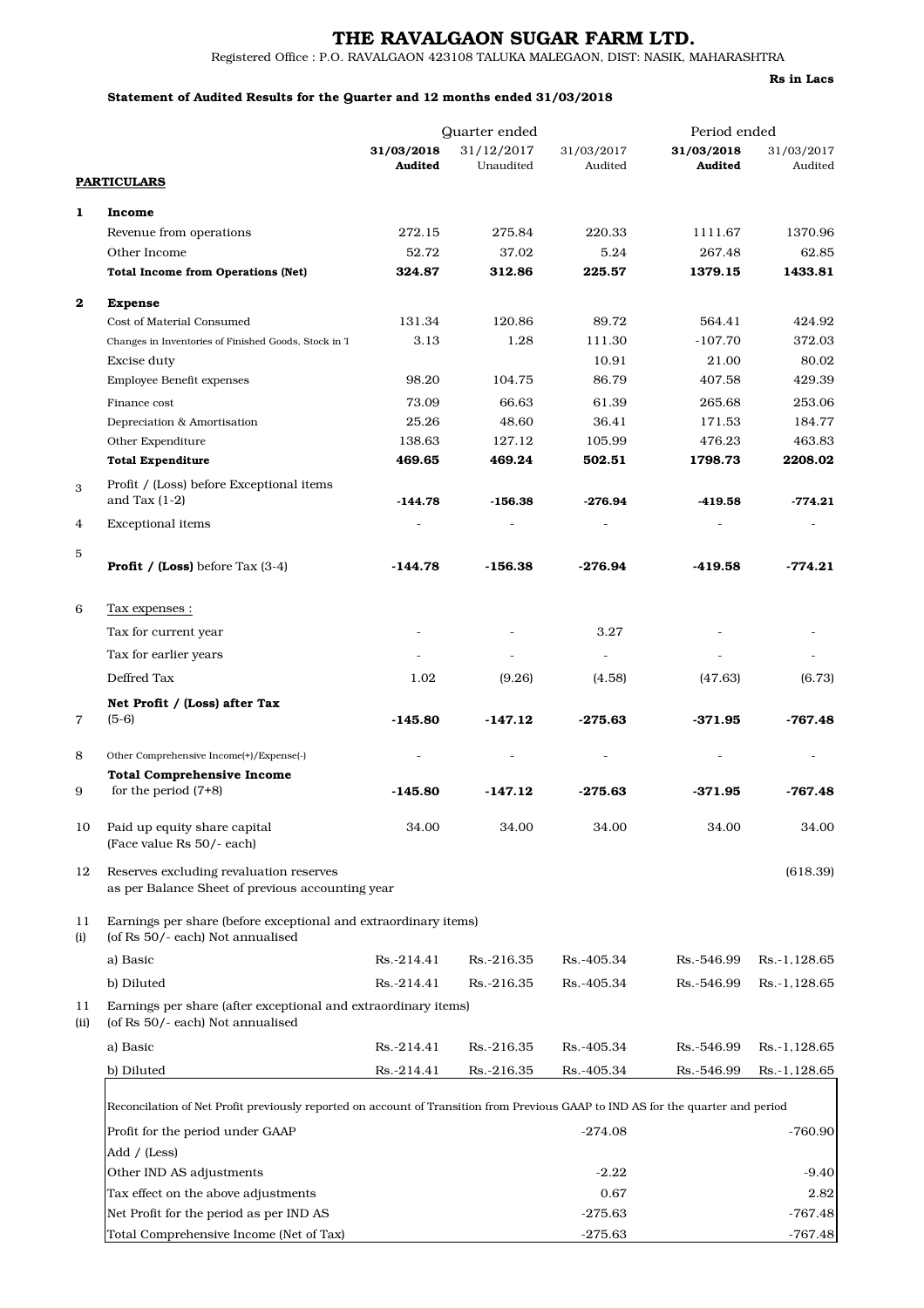# THE RAVALGAON SUGAR FARM LTD.

Registered Office : P.O. RAVALGAON 423108 TALUKA MALEGAON, DIST: NASIK, MAHARASHTRA

#### Statement of Audited Results for the Quarter and 12 months ended 31/03/2018

Rs in Lacs

|    |                                                                       | Quarter ended         |                         | Period ended          |                       |                       |  |
|----|-----------------------------------------------------------------------|-----------------------|-------------------------|-----------------------|-----------------------|-----------------------|--|
|    |                                                                       | 31/03/2018<br>Audited | 31/12/2017<br>Unaudited | 31/03/2017<br>Audited | 31/03/2018<br>Audited | 31/03/2017<br>Audited |  |
|    | <b>PARTICULARS</b>                                                    |                       |                         |                       |                       |                       |  |
|    | Segmentwise Results for the Quarter and 12 months ended 31/03/2018    |                       |                         |                       |                       |                       |  |
| 1) | <b>Segment Revenue</b> (Including Other Income)                       |                       |                         |                       |                       |                       |  |
|    | a) Sugar                                                              | 60.00                 | 26.90                   |                       | 189.15                | 249.14                |  |
|    | b) Confectionery                                                      | 423.58                | 578.94                  | 212.84                | 1,618.76              | 1,175.68              |  |
|    | Less: Inter Segment Revenue                                           | 159.70                | 294.54                  |                       | 454.24                | 96.52                 |  |
|    | Net Sales/ Income from Operations                                     | 323.88                | 311.30                  | 212.84                | 1.353.67              | 1.328.30              |  |
| 2) | Segment Results Profit (+)/Loss (-)<br>before Tax and Interest        |                       |                         |                       |                       |                       |  |
|    | a) Sugar                                                              | 36.99                 | $-15.80$                | $-56.10$              | 49.25                 | $-166.33$             |  |
|    | b) Confectionery                                                      | $-57.09$              | 17.86                   | $-111.70$             | 67.40                 | $-161.33$             |  |
|    | Total                                                                 | $-20.10$              | 2.06                    | $-167.80$             | 116.65                | $-327.66$             |  |
|    | Less: Unallocated Expenses - Net                                      | 51.59                 | 91.81                   | 47.75                 | 270.55                | 193.49                |  |
|    | Less: Interest & Finance Charges                                      | 73.09                 | 66.63                   | 61.39                 | 265.68                | 253.06                |  |
|    | Less Exceptional Item                                                 |                       | $\overline{a}$          | ÷                     |                       | ÷.                    |  |
|    | Profit / (Loss) before Tax                                            | $-144.78$             | $-156.38$               | $-276.94$             | $-419.58$             | $-774.21$             |  |
|    | Tax Expenses (including Deferred Tax)                                 | 1.02                  | $-9.26$                 | $-1.31$               | -47.63                | $-6.73$               |  |
|    | Profit / (Loss) after Tax                                             | $-145.80$             | $-147.12$               | $-275.63$             | $-371.95$             | $-767.48$             |  |
| 3) | <b>Net Capital Employed</b><br>(Segment Assets - Segment Liabilities) |                       |                         |                       |                       |                       |  |
|    | a) Sugar                                                              | 828.25                | 767.74                  | 992.52                | 828.25                | 992.52                |  |
|    | b) Confectionery                                                      | 47.05                 | 92.60                   | $-30.14$              | 47.05                 | $-30.14$              |  |
|    | c) Others                                                             | 964.75                | 732.97                  | 897.40                | 964.75                | 897.40                |  |
|    | Total                                                                 | 1,840.05              | 1,593.31                | 1,859.78              | 1840.05               | 1859.78               |  |

Notes

ゥ The above un audited standalone financial results have been reviewed by the Audit Committee and taken on record by the Board of Directors at it's meeting held on 15-May-2018 . These results have been subject to limited review by the statutory auditors.

 $\Rightarrow$ During the quarter ended 31-March-2018, no investor complaints were received and no complaint was pending at the beginning and at the end of the period.

 $\rightarrow$ The Other Income for the period includes the Profit of Rs. 222.59 lakhs from sale of assets.

已 This statement is as per Regulation 33 of SEBI (Listing Obligation and Disclosure Requirements) Regulations, 2015

⇨ The Company has two reportable segments in the form of Sugar and Confectionery Division. Due to seasonal nature of sugar manufacturing, the Company did not run sugar manufacturing operations during the quarter.

 $\rightarrow$ Gratuity provision for Rs 289.98 lacs has not been done

⇨ Figures for the earlier period / year have been regrouped and restated wherever necessary.

DATE : 15-May-2018 Executive Director PLACE : Mumbai

Nihal Doshi